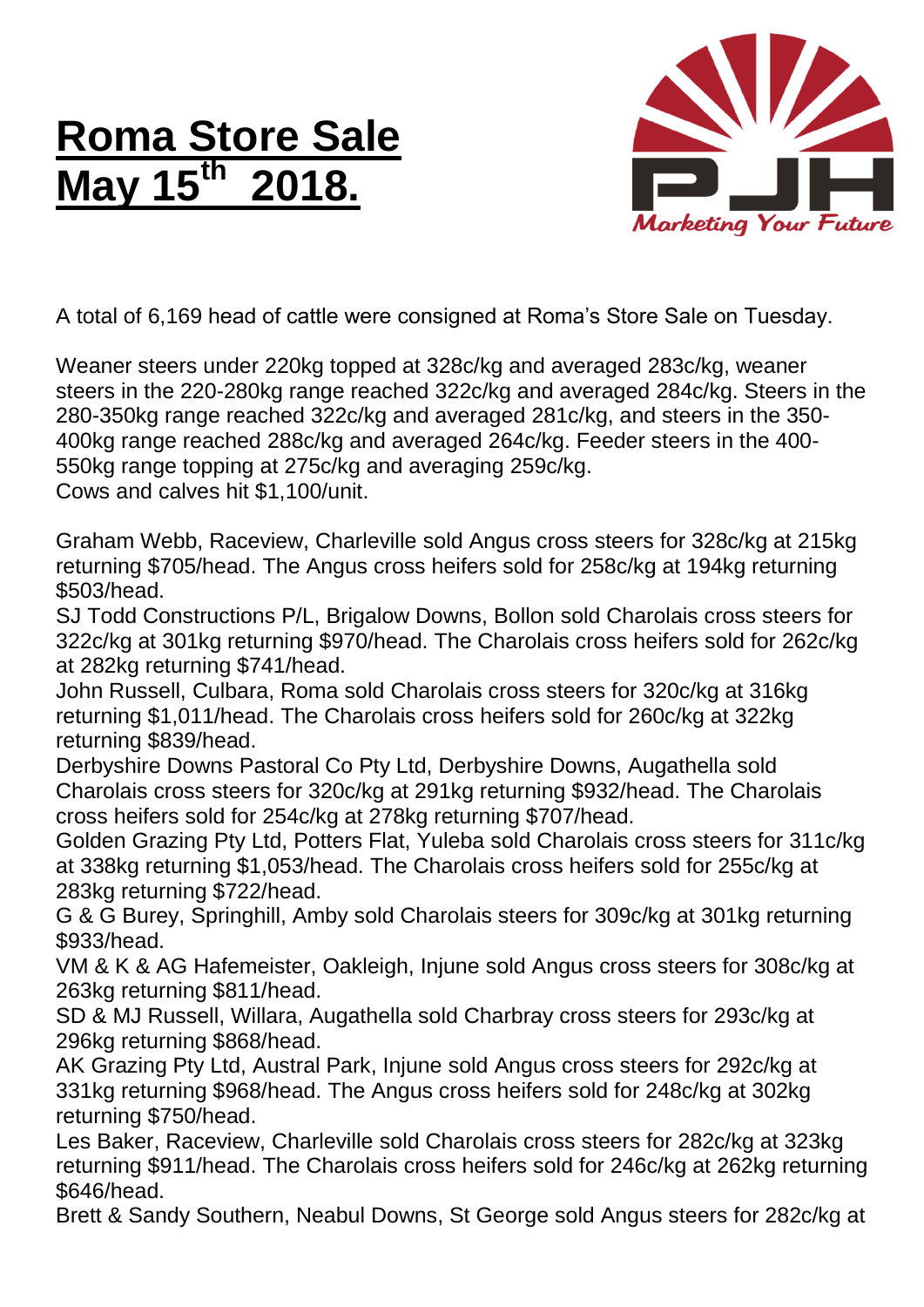304kg returning \$857/head.

PR & MC Maunder, Wilga Lea, Wallumbilla sold Hereford steers for 276c/kg at 296kg returning \$819/head. The Hereford heifers sold for 230c/kg at 263kg returning \$606/head.

PE & RE Cupitt, Pinaroo Plain, Bingara sold Santa steers for 275c/kg at 481kg returning \$1,325/head.

Dart Pastoral Co, Thirlstone, Roma sold Charolais cross steers for 271c/kg at 337kg returning \$916/head.

GL & JA Bryant, Amarillo, Roma sold Droughtmaster steers for 267c/kg at 547kg returning \$1,463/head.

PA & HM Beitz, Haroldale, Roma sold Santa steers for 264c/kg at 396kg returning \$1,047/head.

Heifers under 220kg topped at 264c/kg and averaged 227c/kg, while heifers in the 220 – 280kg range topped at 270c/kg and averaged 237c/kg. Heifers in the 280- 350kg range topped at 268c/kg, averaging 239c/kg. Heifers in the 350-450kg range topped at 248c/kg, averaging 223c/kg.

Dalmally Grazing Co, Dalmally, Roma sold Charolais cross heifers for 268c/kg at 238kg returning \$638/head.

Henrick Cattle Co, Dakota, Roma sold Angus cross heifers for 254c/kg at 291kg returning \$742/head.

Yorkaringa Farming Trust, Myalla, Wallumbilla sold Santa cross heifers for 248c/kg at 337kg returning \$837/head.

NB & SD Courtice, Ladas Downs, Glenmorgan sold Angus heifers for 242c/kg at 350kg returning \$848/head.

Cows in the 300-400kg range reached 169c/kg and averaged 123c/kg, while cows in the 400kg-500kg range reached 208c/kg and averaged 177c/kg. Cows over 500kg topped at 213c/kg, averaging 189c/kg.

Bulls under 400kg topped at 292c/kg and averaged 242c/kg, while bulls in the 400 – 600kg range topped at 248c/kg and averaged 218c/kg. Bulls over 600kg topped at 236c/kg, averaging 216c/kg.

*PJH sell 5 th position next week. Please be aware that all cattle being sold must be accompanied by a National Cattle Health Declaration as well as NVD*